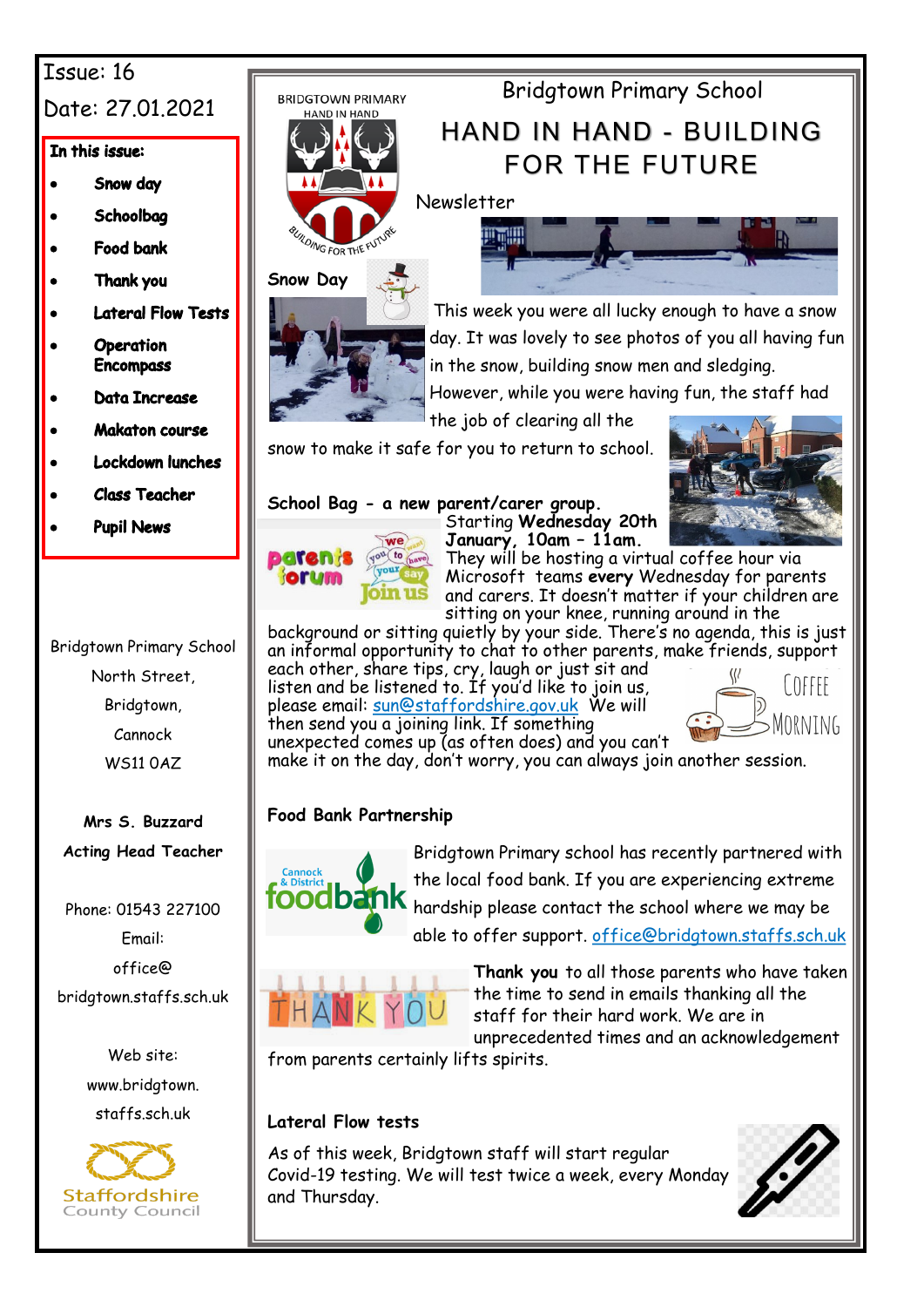#### **Operation Encompass**



All Staffordshire schools are now part of Operation Encompass.

Staffordshire Police will email the school prior to the school day if any child has been exposed to domestic violence the previous evening/day.

This will enable staff to support the children effected when they arrive at school.

#### **Free Data Increase**

Are you struggling with live streaming? Does you screen keep freezing?

DfE is working in partnership with mobile network operators to help schools support disadvantaged pupils in years 3 to 11 who rely on a mobile internet connection when their face-to-face education is disrupted by coronavirus (COVID-19).



Disadvantaged families may be able to benefit from free increases to their mobile data if they're a customer of either:

- $\circ$  EE
- $\circ$   $\Omega$
- ♦ Sky Mobile
- SMARTY
- Tesco Mobile
- $\lozenge$  Three
- $\Diamond$  Virgin Mobile
- Vodafone

This scheme temporarily increases data allowances for mobile phone users on certain networks. This is so that children and young people can access remote education if their face-to-face education is disrupted.

Schools, trusts and local authorities can request mobile data increases for children and young people who meet all 3 of these criteria:

- do not have fixed broadband at home
- cannot afford additional data for their devices
- are experiencing disruption to their face-to-face education

Please contact the school on office@bridgtown.staffs.sch.uk to see if you are eligible.

For each request, we need to know:

- the name of the account holder
- the number of the mobile device
- the mobile network of that device (for example Three)

#### **Another option for increasing internet access**

If increasing mobile data isn't a suitable option for some children, schools can also [request 4G](https://get-help-with-tech.education.gov.uk/how-to-request-4g-wireless-routers)  [wireless routers.](https://get-help-with-tech.education.gov.uk/how-to-request-4g-wireless-routers) Please contact the school office who can help: office@bridgtown.staffs.sch.uk